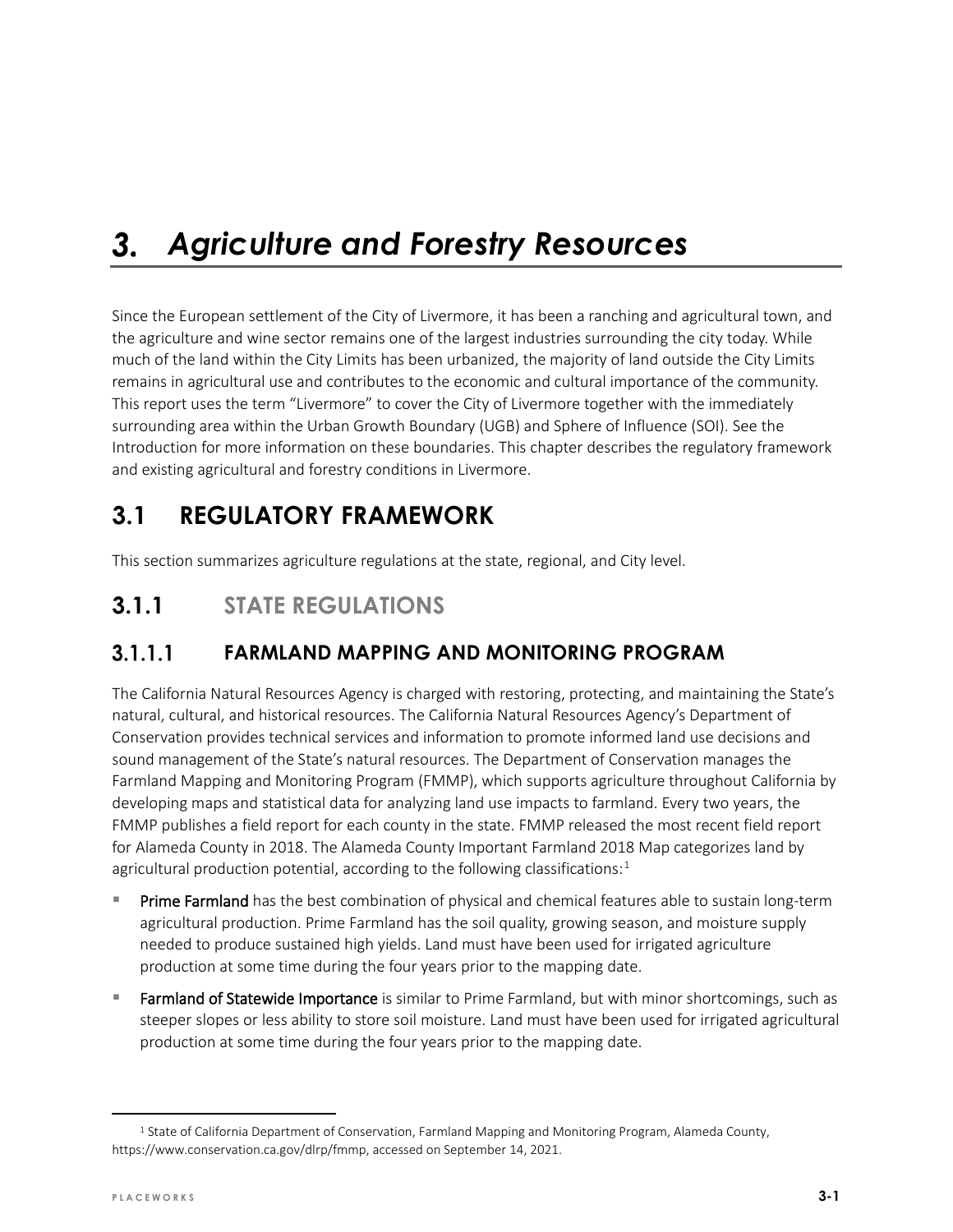- Unique Farmland consists of lesser quality soils used for the production of the State's leading agricultural crops. This land is usually irrigated but may include non-irrigated orchards or vineyards as found in some climatic zones in California. Land must have been farmed at some time during the four years prior to the mapping date.
- Farmland of Local Importance includes land that is not irrigated but is cultivated or has the potential for cultivation.
- Grazing Land is the land on which the existing vegetation is suited to the grazing of livestock.
- Urban and Built-Up Land is occupied by structures with a building density of at least one unit per 1.5 acres, or approximately six structures to a 10-acre parcel. Common examples include residential structures, industrial structures, commercial structures, institutional facilities, cemeteries, airports, golf courses, sanitary landfills, sewage treatment structures, and water control structures.
- Other Land is land not included in any other mapping category. Common examples include low density rural developments, brush, timber, wetland, and riparian areas not suitable for livestock grazing, confined livestock, poultry, or aquaculture facilities, strip mines, borrow pits, and water bodies smaller than 40 acres. Vacant and nonagricultural land surrounded on all sides by urban development and greater than 40 acres is mapped as other land.
- $\blacksquare$  Water is used to describe perennial water bodies with an extent of at least 40 acres.

### $3.1.1.2$ **WILLIAMSON ACT**

The California Land Conservation Act of 1965, better known as the Williamson Act, conserves agricultural and open space lands through property tax incentives and voluntary restrictive land use contracts administered by local governments under State regulations. Private landowners voluntarily restrict their land to agricultural and compatible open space uses under minimum 10-year rolling term contracts, with counties and cities also acting voluntarily. In return, restricted parcels are assessed for property tax purposes at a rate consistent with their actual use, rather than potential market value. Nonrenewal status is applied to Williamson Act contracts that are within the nine-year termination process, during which the annual tax assessment for the property gradually increases. Alameda County implements the Williamson Act program through the Alameda County Agricultural Preserve Program.

### $3.1.1.3$ **CALIFORNIA 2030 NATURAL AND WORKING LANDS CLIMATE CHANGE IMPLEMENTATION PLAN**

The California 2030 Natural and Working Lands Climate Change Implementation Plan is a joint effort conducted by the California Environmental Protection Agency, California Natural Resources Agency, the California Department of Food and Agriculture, the California Air Resources Board, and the California Strategic Growth Council. The Plan defines and recognizes the importance of the state's natural and working lands and the role that they play in preserving the environment and providing vital resources. The Plan outlines techniques on how to protect these lands, which include farmland, riparian areas, forests, grasslands, and urban green spaces, among others.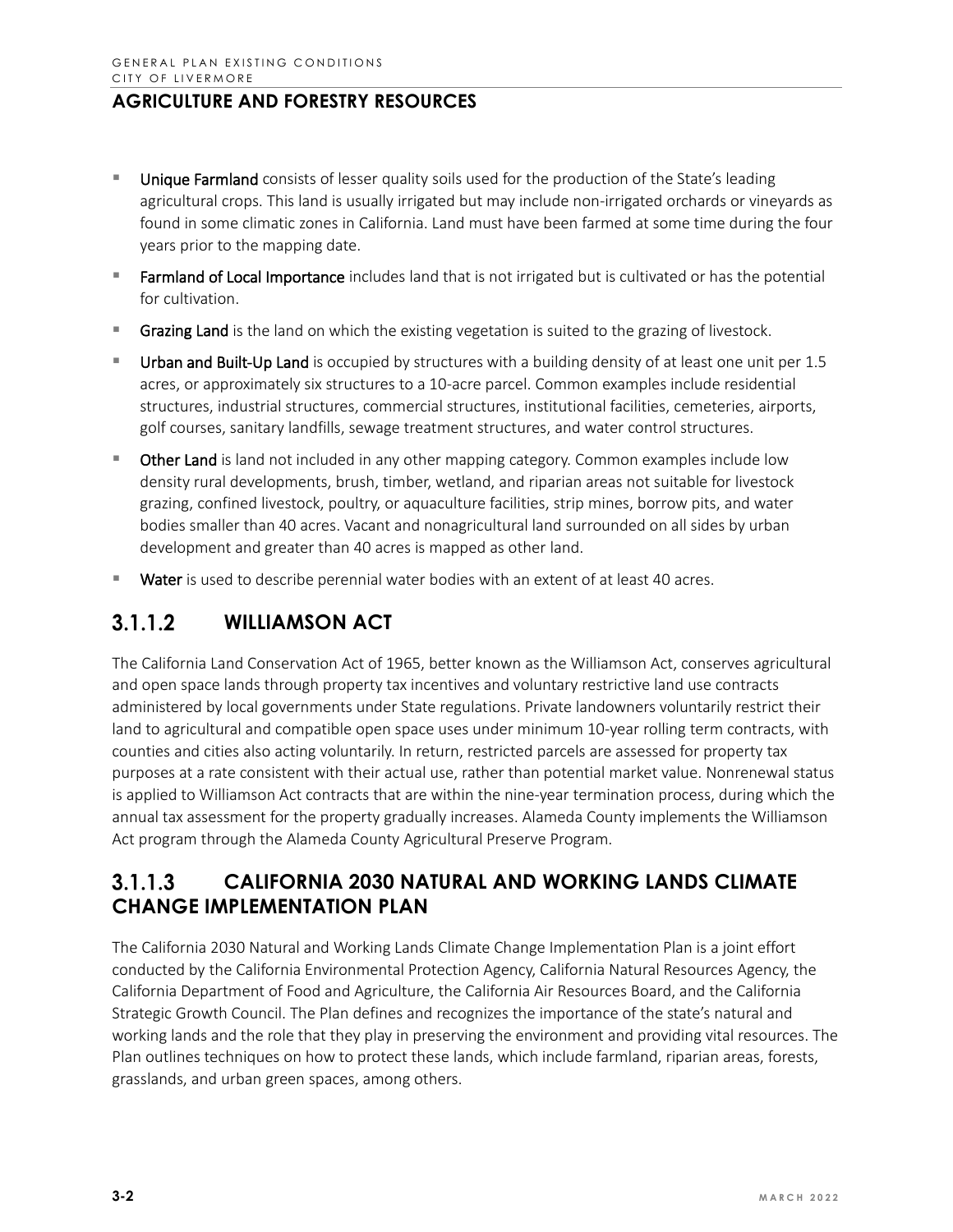# **3.1.2 REGIONAL REGULATIONS**

### $3.1.2.1$ **MEASURE D**

Measure D, proposed as an initiative and passed by Alameda County voters in November 2000, established a County Urban Growth Boundary (UGB) that generally coincides with existing City boundaries and/or City Limits. Measure D required that the County redesignate undeveloped lands outside the UGB from urban development or "Urban Reserve" to agricultural and open space uses. Any new urban development in Alameda County will be directed to areas within the UGB.

With the passage of Measure D, the North Livermore Intensive Agriculture Area was also established, enabling a minimum parcel size in the area of 20 acres per unit, provided that these parcels be used primarily for cultivated agriculture, and that achievement of numerous economic and environmental criteria pertaining to cultivated agriculture could be demonstrated. Measure D also created the following series of new requirements that must be met before any new development parcels are created in the North Livermore Intensive Agriculture Zone:<sup>[2](#page-2-0)</sup>

- The County Board of Supervisors must find that an adequate, sustainable, and safe supply of water exists for both agriculture and other new uses.
- Parcel owners must agree to transfer to a land trust a land conservation easement that bars development not included in the initiative.
- Agricultural land must be cultivated for a minimum time period.
- The County is to establish a trail system in intensive agricultural zones for public education purposes.
- Commercial uses are to be limited to agriculture-enhancing uses.
- **IF IT IT IT IT 10** Irrigation uses in the area will not diminish the quality of the drinking water supply.
- Customary development fees must be paid.

These conditions, combined with the agricultural and resource management designations applied in North Livermore, effectively limit the potential for new residential uses in North Livermore under County jurisdiction. For the South Livermore Valley, Measure D confines the expansion of residential uses within the South Livermore Urban Growth Boundary.<sup>[3](#page-2-1)</sup> These areas include the agricultural land located directly to the south of the Livermore City Limits.

<span id="page-2-0"></span><sup>&</sup>lt;sup>2</sup> City of Livermore, 2003, Livermore Draft General Plan and Downtown Specific Plan Environmental Impact Report, Volume I: Master Environmental Assessment, State Clearinghouse No. 2003032038, page 23.

<span id="page-2-1"></span><sup>&</sup>lt;sup>3</sup> City of Livermore, 2003, Livermore Draft General Plan and Downtown Specific Plan Environmental Impact Report, Volume I: Master Environmental Assessment, State Clearinghouse No. 2003032038, page 23.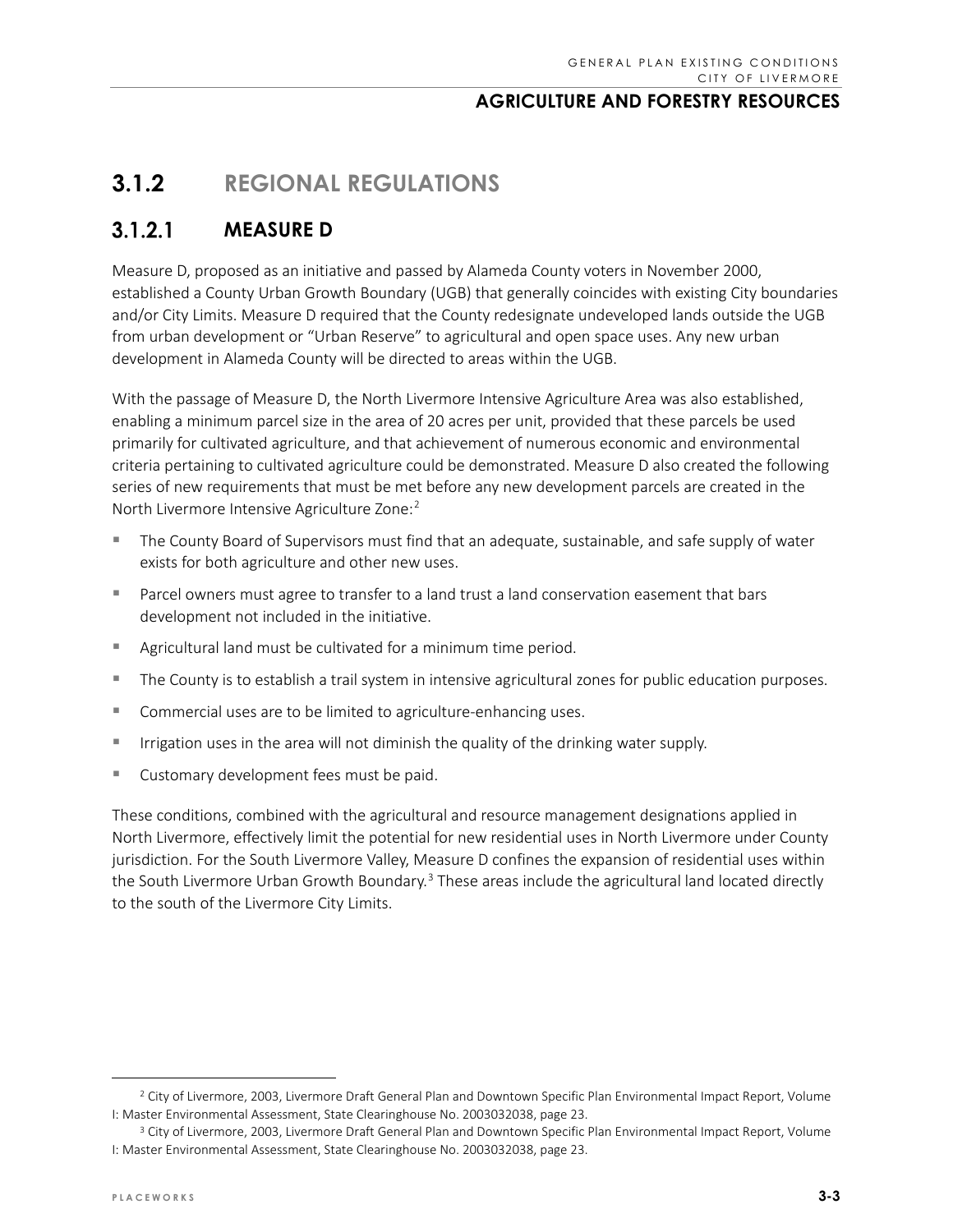#### $3.1.2.2$ **ALAMEDA COUNTY EAST COUNTY AREA PLAN**

The East County Area Plan (ECAP) outlines goals, policies, and programs to preserve natural open space and agricultural lands for the eastern portion of Alameda County while ensuring adequate development to accommodate the growing population. The ECAP covers the area surrounding Livermore. First adopted in 1994 as a component of the Alameda County General Plan, the passage of Measure D in November 2000 initiated amendments to the ECAP which were subsequently included by adoption in November 2000 with the passage of the Measure D ballot measure. The amendment to the ECAP in November 2000 revised the ECAP to include the UGB and to provide specific direction to preserve viticulture and other cultivated agricultural land surrounding the Livermore City Limits.<sup>[4](#page-3-0)</sup>

# **3.1.3 LOCAL REGULATIONS**

#### $3.1.3.1$ **LIVERMORE 2003-2025 GENERAL PLAN**

The Land Use, Open Space and Conservation, and Economic Development Elements of the 2003-2025 Livermore General Plan contains goals, objectives, policies, and actions related to agricultural and forestry resources. Table 3-1 identifies the goals from the pertaining to the preservation and protection of agricultural and forestry resources and a summary of the associated policy topic. All General Plan goals and associated objectives, policies, and actions can be found on the City of Livermore's website.<sup>[5](#page-3-1)</sup>

| TABLE 3-1 | LIVERMORE 2003-2025 GENERAL PLAN GOALS RELATED TO AGRICULTURE AND FORESTRY |
|-----------|----------------------------------------------------------------------------|
|           |                                                                            |

| Goal No. | <b>Goal Description</b>                                                                                                                                                                                                                                                                                                                                                             |
|----------|-------------------------------------------------------------------------------------------------------------------------------------------------------------------------------------------------------------------------------------------------------------------------------------------------------------------------------------------------------------------------------------|
| $LU-2$   | The City recognizes that it has an overriding responsibility to promulgate policies and programs, which will<br>result in the management of growth to best serve the health, safety, and general welfare of its residents.<br>Objectives, policies, and actions under Goal LU-2 cover the preservation of the City's UGB in order to not<br>infringe on agriculture and open space. |
|          | Take a proactive approach to protect, enhance, and increase viticulture and other cultivated agriculture.                                                                                                                                                                                                                                                                           |
| $LU-14$  | Objectives, policies, and actions under Goal LU-14 cover techniques to protect existing viticulture and cultivated<br>agricultural lands.                                                                                                                                                                                                                                           |
|          | Preserve South Livermore's unique rural and scenic qualities.                                                                                                                                                                                                                                                                                                                       |
| $LU-15$  | Objectives, policies, and actions under Goal LU-15 pertain to the preservation of agricultural land in the South<br>Livermore Valley specifically.                                                                                                                                                                                                                                  |
|          | Discourage and minimize development on lands with existing vineyards and on lands suitable for viticulture.                                                                                                                                                                                                                                                                         |
| $LU-16$  | Objectives, policies, and actions under Goal LU-16 pertain to the preservation of land used for viticulture in the<br>South Livermore Valley Area.                                                                                                                                                                                                                                  |
| $LU-19$  | Establish and maintain urban development criteria for the South Livermore Valley.                                                                                                                                                                                                                                                                                                   |
|          | Objectives, policies, and actions under Goal LU-19 pertain to adopting specific development criteria in the South<br>Livermore Valley Area to ensure that potential development in this area does not impede on existing or future<br>viticulture land.                                                                                                                             |

<sup>4</sup> Alameda County. Adopted 1994. Amended 2000. East County Area Plan,

<span id="page-3-0"></span>[https://www.acgov.org/cda/planning/generalplans/documents/EastCountyAreaPlancombined.pdf,](https://www.acgov.org/cda/planning/generalplans/documents/EastCountyAreaPlancombined.pdf) accessed on September 28, 2021.

<sup>5</sup> City of Livermore. 2021. *2003-2025 General Plan*. Available online:

<span id="page-3-1"></span>https://www.cityoflivermore.net/government/community-development/planning/2003-2025-general-plan. Accessed: September 2021.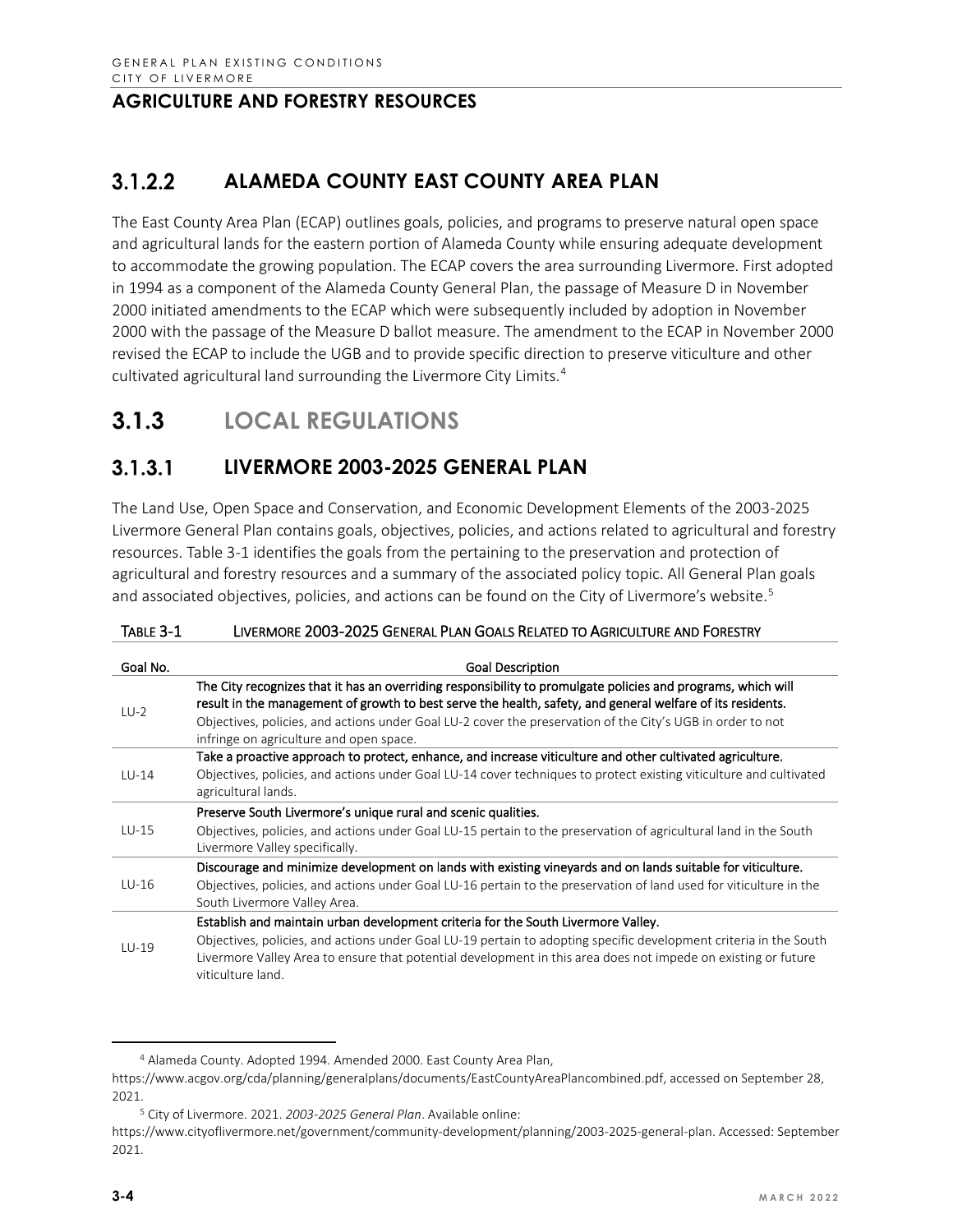### TABLE 3-1 LIVERMORE 2003-2025 GENERAL PLAN GOALS RELATED TO AGRICULTURE AND FORESTRY

| Goal No. | <b>Goal Description</b>                                                                                                                                                                                        |
|----------|----------------------------------------------------------------------------------------------------------------------------------------------------------------------------------------------------------------|
|          | Maintain the rural qualities of the unincorporated part of the Livermore Planning Area.                                                                                                                        |
| $LU-20$  | Objectives, policies, and actions under Goal LU-20 more generally outline ways to preserve and enhance<br>agricultural land and natural beauty in the areas surrounding the Livermore City Limits.             |
|          | Conserve the value and function of Livermore's open space as a biological resource.                                                                                                                            |
| $OSC-1$  | Objectives, policies, and actions under Goal OSC-1 cover biodiversity, including conserving Livermore's native                                                                                                 |
|          | trees and wooded areas.                                                                                                                                                                                        |
|          | Protect agricultural open space in the Planning Area and the City.                                                                                                                                             |
| OSC-3    | Objectives, policies, and actions under Goal OSC-3 outline ways to preserve agricultural land and open space as                                                                                                |
|          | natural resources surrounding the Livermore City Limits.                                                                                                                                                       |
|          | Maintain and expand a diverse economy to ensure economic vitality.                                                                                                                                             |
| $FD-1$   | Objectives ED-1.2 and the associated policies and actions highlights the importance of the agricultural<br>community on the city's economy and provides direction on how to preserve and enhance that economy. |

Source: 2025 Livermore General Plan

#### $3.1.3.2$ **LIVERMORE MUNICIPAL CODE**

The goals, objectives, policies, and actions in the 2003-2025 General Plan are further reinforced through implementation of the Livermore Municipal Code (LMC) and the Livermore Development Code (LDC), described in more detail in Section 3.1.3.3. The LMC is responsible for regulating activities which occur in the City Limits, including administration protocol, City finances, general regulations, and more. The LMC is organized by title, chapter, and section. The LMC includes two provisions related to agricultural resources, as follows:

- Chapter 3.27, Transferrable Development Credits In-Lieu Fees establishes a revenue fund paid by residential developers in Transferrable Development Credit (TDC) designated areas in exchange for new residential land use designations or increases in density. The in-lieu fees finance open space acquisition in fee title or conservation easement for permanent protection of agriculture and other open space lands in the north Livermore area. The TDCs implement provisions of the North Livermore UGB Initiative, which is explained in Section 3.1.3.4. Further, in specific plan areas, such as the South Livermore Valley (SLV) Specific Plan, the plan itself states TDC requirements, if any apply.
- Chapter 8.16, Right to Farm serves to protect agricultural land uses and designations identified in the general plan and zoning map from conflicts with non-agricultural land uses that may result in financial hardship to agricultural operators or the termination of their operation. This chapter also promotes harmony between agricultural and residential land uses through the advising of purchasers and residents of property near agricultural operations of the inherent potential inconveniences associated with such purchase or residence including, but not limited to, sounds, odors, dust, and chemicals.
- Chapter 12.20, Street Trees and Tree Preservation outlines the preservation and maintenance of street trees, along with the provisions of the Livermore Tree Preservation Ordinance. The Livermore Tree Preservation Ordinance protects trees on public and private property that provide tangible benefits to the community to promote a healthy urban forest that reduces air and noise pollution, provides energy-saving shade, provides habitat for wildlife, and enhances aesthetics. The Ordinance protects all ancestral trees designated by the City Council as being unique or of importance, and California native trees.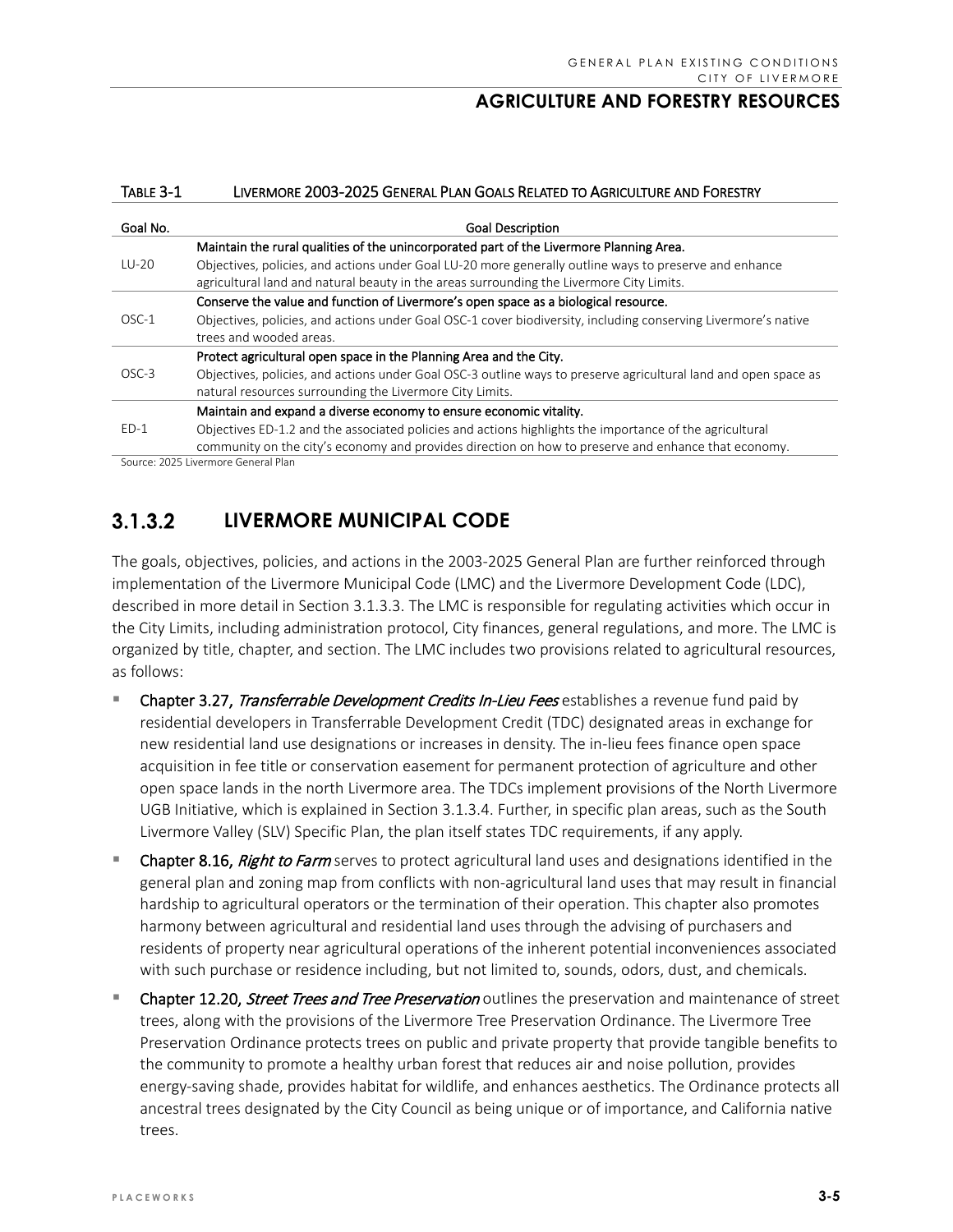### $3.1.3.3$ **LIVERMORE DEVELOPMENT CODE**

The City of Livermore regulates land use and design through the LDC, a form-based code which helps achieve the 2003-2025 General Plan's goals of sustainability development of high-quality infill development. The LDC is an alternative approach to zoning that reinforces walkable, sustainable mixeduse environments and development and builds upon community character. The LDC uses a transect approach to land use and design which allows the City to maintain both its urban center and its rural and agricultural borders by scaling down development as it moves farther away from the urban core and closer to the rural and agricultural borders of the City Limits. The LDC reinforces goals in the 2003-2025 General Plan and chapters of the LMC mentioned in Section 3.1.3.2 to preserve agricultural land along the within and adjacent to the City Limits. Further, the LDC adopts design and development standards for all agricultural zones within the City Limits.

#### $3.1.3.4$ **LIVERMORE URBAN GROWTH BOUNDARY**

The City of Livermore is completely surrounded by an Urban Growth Boundary (UGB). The boundary is intended to protect existing agricultural uses and natural resources outside the City Limits from future urban development. This UGB was shaped by two local initiatives, the *North Livermore UGB Initiative* passed in March 2000 by the City Council and the *South Livermore UGB Initiative* passed by local voters in December 2002. While both these initiatives share the same goals of preserving agriculture and open space and preventing urbanization, policies regarding development beyond each UGB and changes to each UGB are different and are described in further detail in the 2003-2025 General Plan Land Use Element.[6](#page-5-0)

### $3.1.3.5$ **SOUTH LIVERMORE VALLEY SPECIFIC PLAN**

The South Livermore Valley Specific Plan Specific Plan, adopted in 1997 and amended in 2004, provides a framework for growth and development within an approximately 1,891-acre unincorporated area along the City of Livermore's southern boundary, located within the City Limits. The primary purpose of the SLV Specific Plan is to ensure comprehensive land use in the South Livermore Valley that promotes and conserves agricultural and natural resources. The SLV Specific Plan is consistent with, and serves as an extension of, the 2003-2025 General Plan and is used as a policy and regulatory document.<sup>[7](#page-5-1)</sup>

<sup>6</sup> City of Livermore, 2004, City of Livermore General Plan Land Use Element, pages 3-7 and 3-8.

<span id="page-5-1"></span><span id="page-5-0"></span><sup>7</sup> City of Livermore, Adopted November 17, 1997, Amended February 2004, *South Livermore Valley Specific Plan*, Chapter 1.0 Introduction, page 1-1.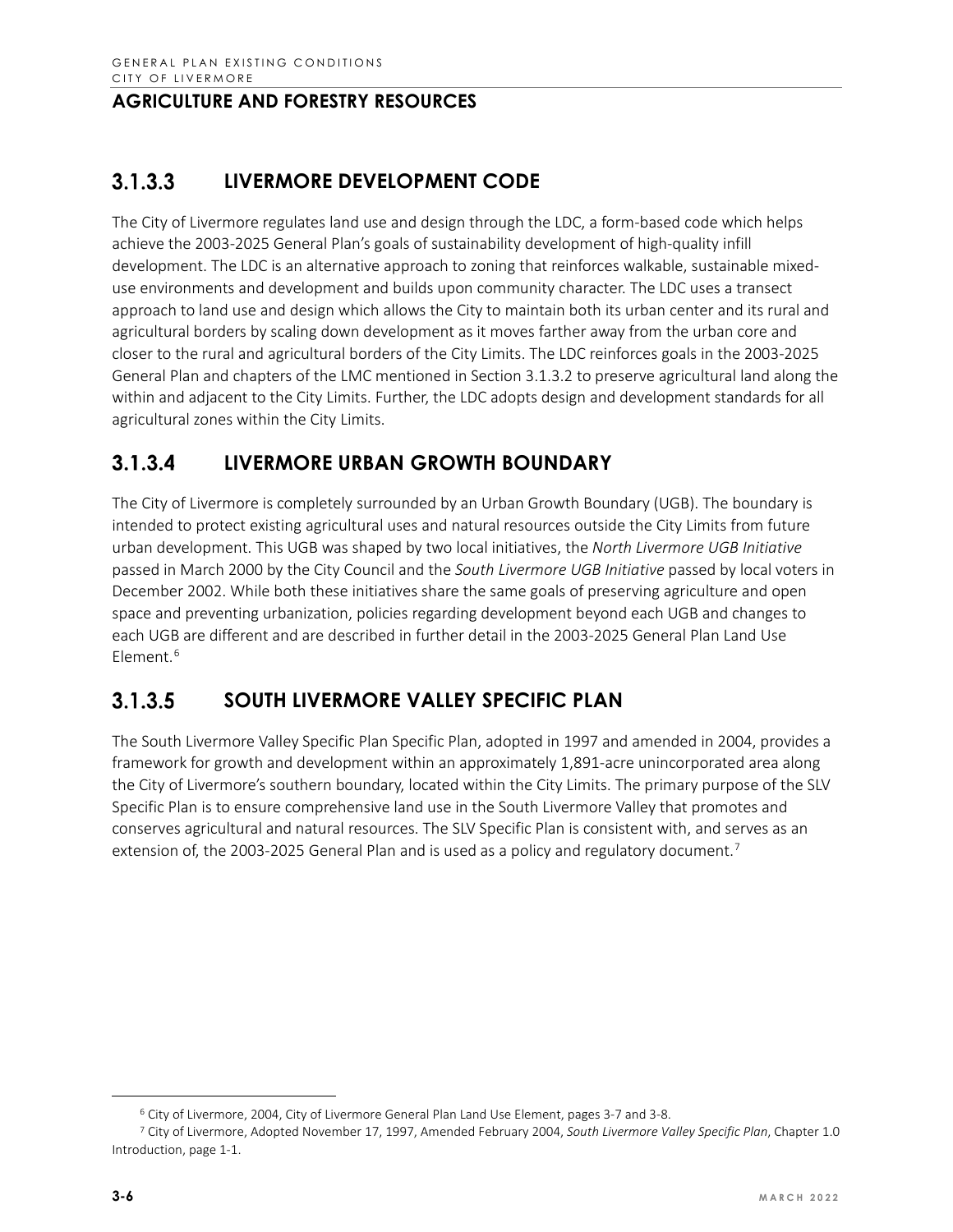# **3.2 EXISTING CONDITIONS**

# **3.2.1 FORESTRY RESOURCES**

Livermore does not contain any national- or state-designated forestland. Woodland and forested habitats are largely restricted to the north and east-facing slopes or higher elevations to the south and west of Livermore. Dense stands of trees exist in Livermore due to climate conditions and altitude. There are two woodland/forest communities in Livermore, blue oak wood land and coast live oak woodland as shown on Figure 5-1 of Chapter 5, Biological Resources.<sup>[8](#page-6-0)</sup> Because of the lack of forested land in Livermore, the remainder of this chapter will focus on agricultural resources in and around Livermore.

# **3.2.2 AGRICULTURAL RESOURCES**

#### $3.2.2.1$ **LAND USE DESIGNATIONS**

## **General Plan Land Use Designations**

Land uses supporting agricultural resources, growing, and associated activities, are outlined in the 2003- 2025 General Plan under six designations. These include:

- Rural Residential (RR), which is intended as a transition area between urban and rural land and is used to establish the UGB surrounding the community. The minimum parcel size is 1 acre in the RR land use designation.
- Limited Agriculture (LDAG), which is intended as a land use designation that provides a transition between areas of large parcel agriculture and the agriculture/viticulture designation. The minimum parcel size is 20 acres in the LDAG land use designation.
- Large Parcel Agriculture (LPA) is a designation from the Alameda County East County Area Plan that applies to locations outside the City's UGB but within the SOI. The LPA is the default designation for all undesignated parcels in the General Plan Land Use Map and includes agricultural uses, processing facilities, support uses, secondary residential units, among other activities. The minimum parcel size is 100 acres in the LPA land use designation.
- Resource Management (RMG) is a designation in the Alameda County East County Area Plan and is intended mainly for land designated for long-term preservation as open space, which may include low-intensity agricultural uses. The minimum parcel size is 100 acres in the RMG land use designation.
- Hillside Conservation (HLCN) is intended to limit development on environmentally-sensitive lands and protect the viability of small-scale agriculture and grazing practices.
- Agriculture/Viticulture (AGVT) is intended to preserve and promote agriculture and viticulture uses in locations suitable for cultivated agriculture and to protect the rural character of the community. The minimum parcel size is 100 acres in the AGVT land use designation.

<span id="page-6-0"></span><sup>8</sup> City of Livermore, 2004, *City of Livermore General Plan Open Space and Conservation Element*, page 8-6.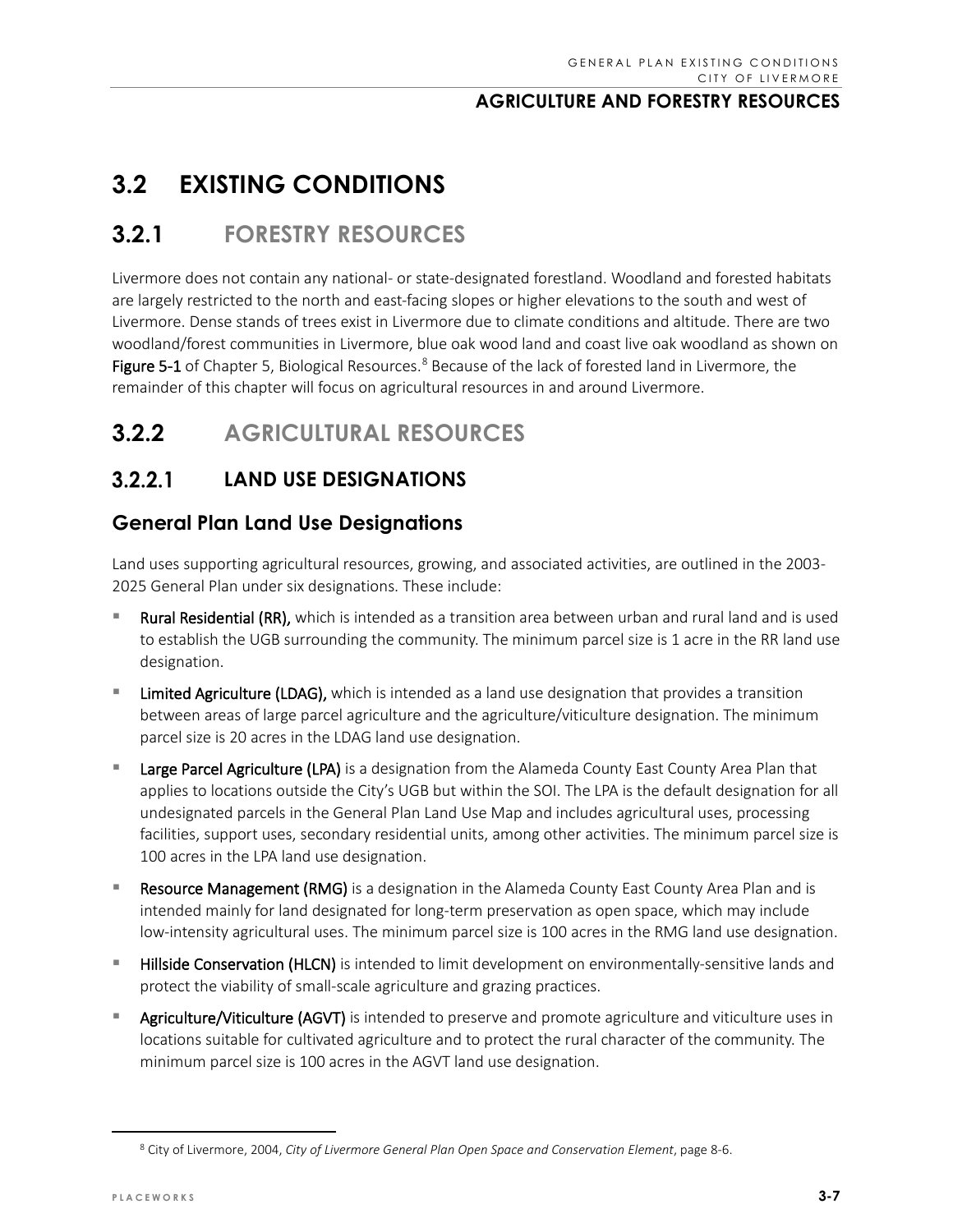## **South Livermore Valley Specific Plan Land Use Designations**

Land uses supporting agricultural resources, growing, and associated activities, are outlined in the SLV Specific Plan under two designations. These include:

- Agricultural Preserve (SV-AP), which includes agricultural land that cannot be developed or subdivided because they are placed under permanent agricultural easements. These areas are designated for intensive agriculture, particularly viticulture.
- Vineyard Commercial (SV-VC) includes areas that permit the limited development of wine country commercial uses that support the wine region.

### $3.2.2.2$ **CROP TYPES**

The most comprehensive reporting on crop types in California occurs at the county level, as required by the California Department of Food and Agriculture in Section 2279 of the California Food and Agriculture Code. Alameda County is required to report the estimated total gross value of all crops in the county, listed by type, on an annual basis. The City of Livermore does not independently report agricultural production within the City Limit.

The most prevalent type of farmland in Alameda County in 2019 is field crops and fruit and nut crops. Field crops total approximately 136,500 harvested acres, comprised of range and pastureland, hay, alfalfa, wheat, and other field crops. Fruit and nut crops total approximately 4,520 bearing acres, largely comprised of red and white wine grapes, along with miscellaneous fruits and nuts such as olives, walnuts, pistachios, pomegranates, almonds, and avocados. Vegetable crops total approximately 140 harvested acres, including broccoli, cabbage, corn, leaf lettuce, greens, pumpkins, tomatoes, and squash. Nursery products, including ornamental trees and shrubs, along with bedding plants, cut flowers, and vegetable starts, total approximately 3 acres indoors and 130 acres outdoors. Alameda County also reported approximately 13,620 cattle and calves and an unknown number of sheep, pigs, goats, bee pollination, and apiary products.<sup>[9](#page-7-0)</sup>

#### **IMPORTANT AGRICULTURAL LAND**  $3.2.2.3$

Livermore includes Prime Farmland, Farmland of Statewide Importance, and Unique Farmland as classified by the State Department of Conservation and as protected by the California Environmental Quality Act (CEQA). Livermore also includes Farmland of Local Importance and Grazing Land; however, these are not considered "farmlands of concern" under CEQA.

<span id="page-7-0"></span><sup>9</sup> Alameda County Community Development Agency Department of Agriculture Weights and Measures, 2019, Alameda County 2019 Crop Report[, https://www.acgov.org/cda/awm/resources/2019cropreport.pdf,](https://www.acgov.org/cda/awm/resources/2019cropreport.pdf) accessed on September 15, 2021.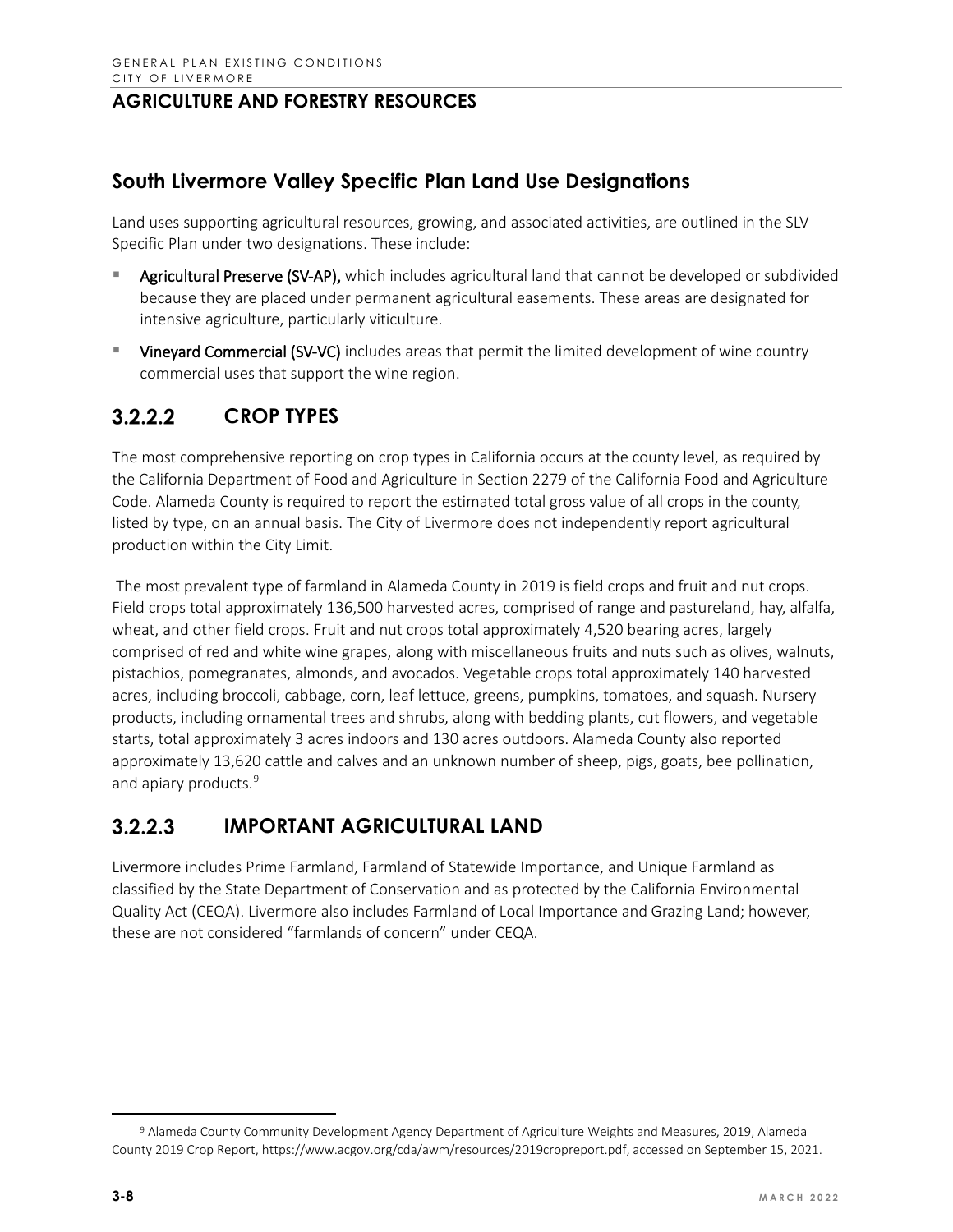Alameda County, which includes the City of Livermore, is predominantly made up of urban and built-up land, open space, and grazing land. Unincorporated areas to the north, east, and west of Livermore are currently used for rangeland, dry farmland, irrigated cropland, and uncultivated farmland. Agricultural uses south of Livermore include vineyards, orchards (mainly olives and nuts), rangeland, and uncultivated farmland. As shown on Figure 3-1, much of the land outside the City Limits, but within the SOI, which mapped as Prime Farmland, Farmland of Statewide Importance, or Unique Farmland.

As shown in Table 3-2, most of the agricultural land in Livermore is Grazing Land and pastures.

| <b>Types of Farmland</b>         | <b>City Limits</b> | Urban Growth Boundary* | Sphere of Influence* |
|----------------------------------|--------------------|------------------------|----------------------|
| Developed Land                   | 13,356             | 13,342                 | 13,504               |
| Grazing Land                     | 2,017              | 2,111                  | 4,387                |
| Prime Farmland                   | 187                | 77                     | 369                  |
| Farmland of Statewide Importance | 206                | 38                     | 414                  |
| Unique Farmland                  | 537                | 240                    | 760                  |
| Other Land                       | 719                | 786                    | 2,036                |

### TABLE 3-2 FARMLAND ACREAGE IN LIVERMORE

\*Note: The totals for the Urban Growth Boundary and SOI include the area of the total boundary.

Source: ESRI, 2021; PlaceWorks, Farmland Mapping and Monitoring Program.

# **3.2.3 AGRICULTURAL CONSERVATION**

Much of the area within Livermore's City Limits has been urbanized. Population and job growth in the Livermore Valley, and the greater Alameda County, has resulted in pressure to develop housing and commercial establishments on lands historically used for agriculture, leading to an increasing agricultural land conversion rate since the 1980s. As indicated in Table 3-3, the acreages for Prime Farmland and Farmland of Statewide Importance have decreased by 67 and 40 percent, respectively. Unique Farmland has increased in acreage by 76 percent, while Grazing land has decreased by 6 percent.

| Land Use Category                | 1984 Acreage | 2018 Acreage | 1984 to 2018 Net<br>Acreage Changed | Percent Change |
|----------------------------------|--------------|--------------|-------------------------------------|----------------|
| Prime Farmland                   | 9.809        | 3,277        | $-6,532$                            | $-67%$         |
| Farmland of Statewide Importance | 1,870        | 1,125        | $-745$                              | $-40%$         |
| Unique Farmland                  | 1.190        | 2.097        | 907                                 | 76%            |
| Farmland of Local Importance     |              | 0            | $\Omega$                            | 0%             |
| Grazing Land                     | 257,238      | 240,719      | -16,519                             | -6%            |

### TABLE 3-3 ALAMEDA COUNTY AGRICULTURAL LAND CONVERSION 1984 TO 2018

Source: California Department of Conservation Historic Land Use Conversion Table.

Retention of important agricultural farmland has many benefits, which include availability of crop growing land that supports local economies, preserving open space, and controlling urban sprawl. As such, many federal, State, and local governments adopt mechanisms to safeguard the availability of agricultural lands, largely through conservation easements and mitigation. This section describes existing Williamson Act Contracts within Livermore and local efforts to conserve vital agricultural land.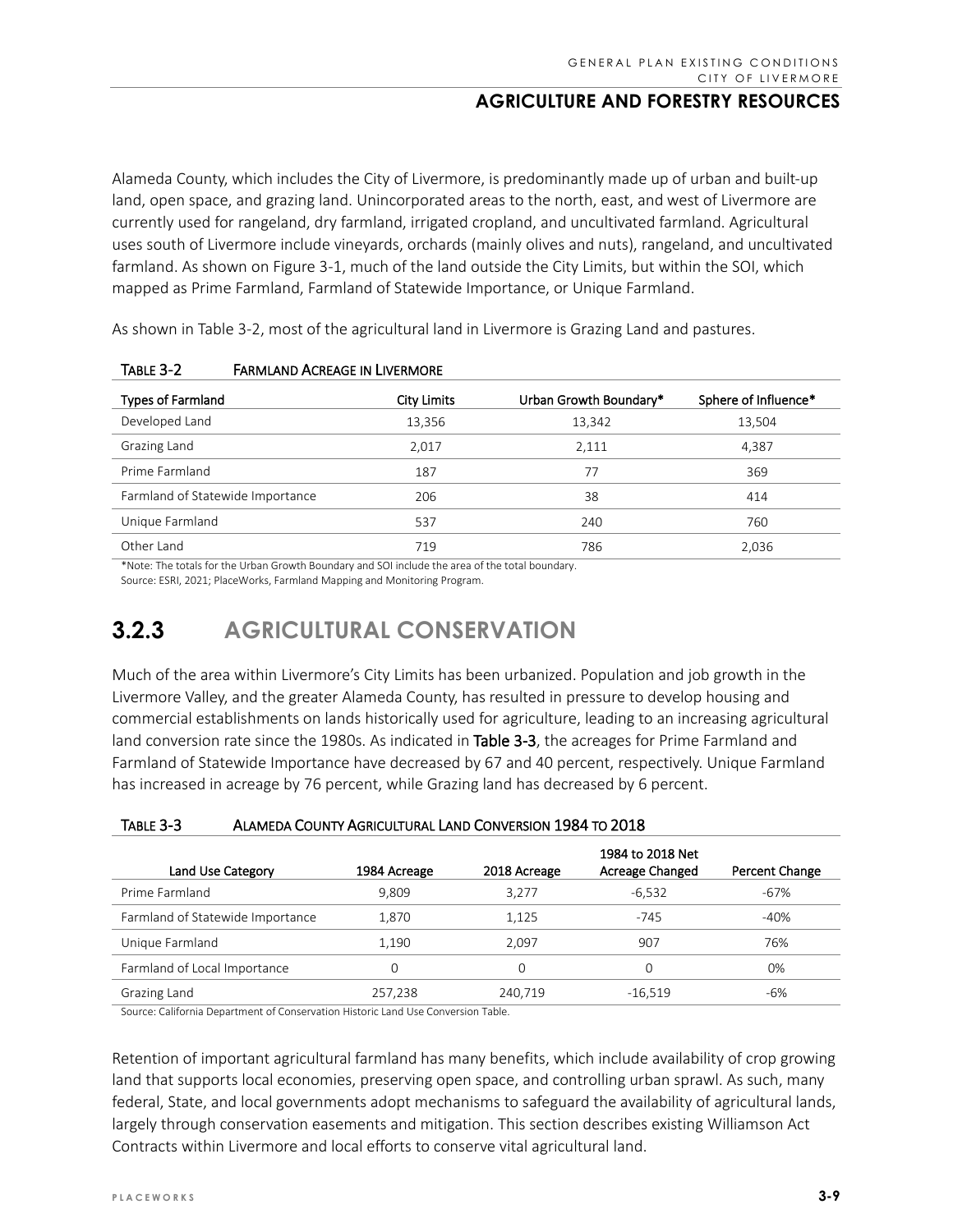

### Figure 3-1 Important Farmland and Williamson Act Contracts

Source: California Department of Conservation, 2021; City of Livermore, 2021; Esri, 2021.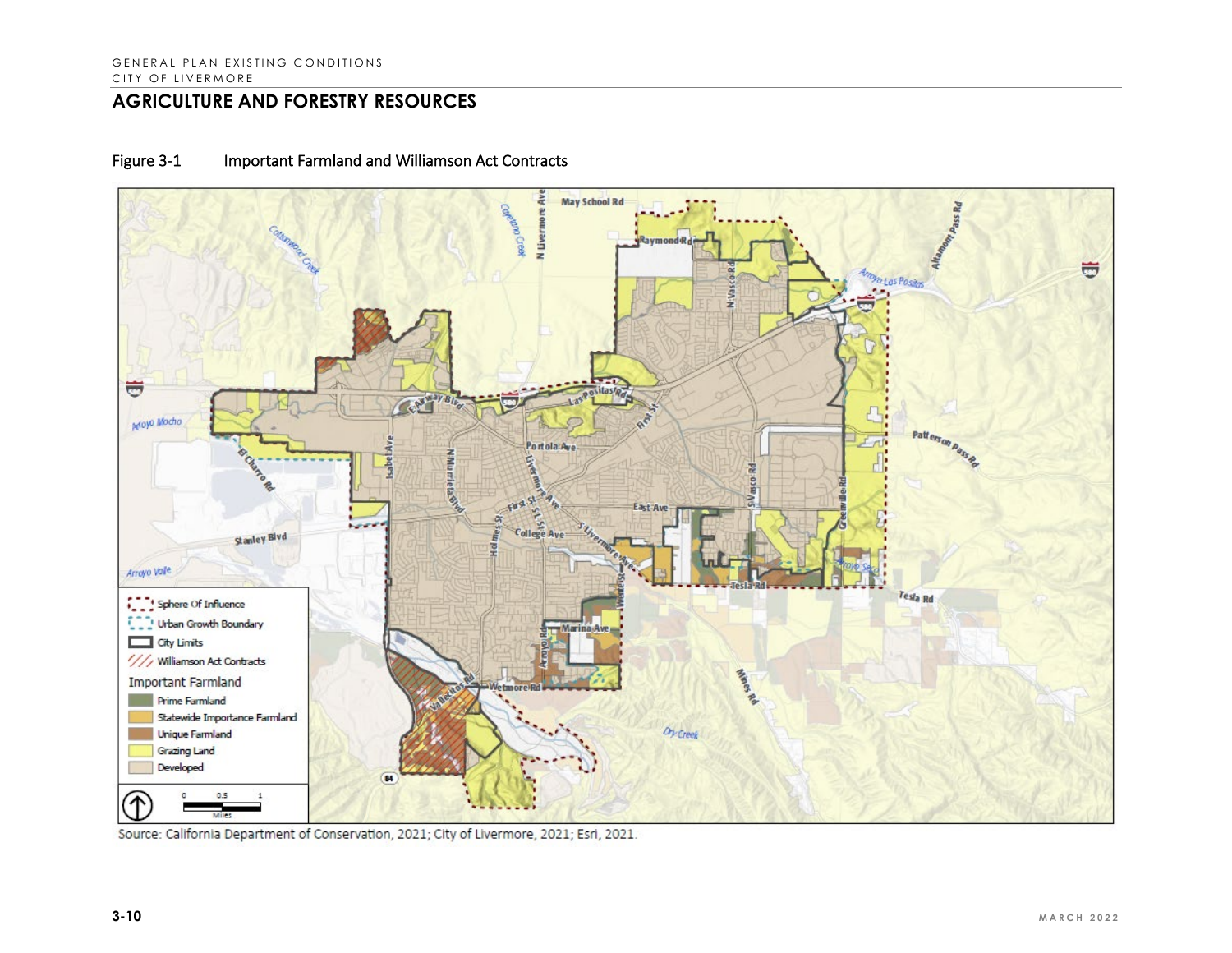### $3.2.3.1$ **WILLIAMSON ACT CONTRACTS**

Alameda County's Agricultural Preserve Program, as provided for by the Williamson Act, is meant to preserve and protect agricultural and open space lands for the production of food and fiber, as well as for limited types of open space that have scenic and habitat value. The program creates an arrangement whereby private landowners contract with the County to voluntarily restrict their land to agricultural and compatible open space land uses for a 10-year term. The contract gives property tax relief to the landowner in exchange for maintaining their land with agricultural production activities. Williamson Act Contracts are automatically renewed unless a landowner files a Notice of Non-Renewal. After the filing of a Notice of Non-Renewal, the property owner must not convert the land to non-agricultural uses for a period of [10](#page-10-0) years.<sup>10</sup>

Alameda County is the agency responsible for entering into Williamson Act Contracts with landowners in and around Livermore. As shown on Figure 3-1, land under Williamson Act contracts are primarily located south of the City Limits, with select parcels to the north of the City Limits. As indicated in Table 3-4, active Williamson Act Contracts account for approximately 1,735 acres of farmland in Livermore.

| Land Use Category                   | City Limits | UGB | SOI | Total |
|-------------------------------------|-------------|-----|-----|-------|
| Total Williamson Act Contracts      | 795         | 145 | 795 | 1.735 |
| Total Williamson Act Contracts that |             |     |     |       |
| are Prime Farmland                  | 718         | 145 | 719 | 1.582 |

### TABLE 3-4 WILLIAMSON ACT LAND ACREAGE IN LIVERMORE

Source: ESRI, 2021; PlaceWorks, Farmland Mapping and Monitoring Program.

#### $3.2.3.2$ **TRI-VALLEY CONSERVANCY LAND TRUST**

Tri-Valley Conservancy is an accredited land trust protecting and advocating for agricultural land and open space around Livermore. The Tri-Valley Conservancy's mission is to promote economically sustainable vineyards and orchards and increase permanently protected biologically diverse open spaces. The Tri-Valley Conservancy primarily acts through designation of conservation easements to protect a land's valuable natural resources. Tri-Valley Conservancy works with willing landowners to acquire property development rights through the legal arrangement of a conservation easement, and, once the land is preserved, work with landowners to care for the land. These conservation easements offer landowners with flexible, voluntary alternatives to subdividing or developing their property. To date, the Tri-Valley Conservancy has helped preserve thousands of acres of open space for agriculture and parks. This includes 7,560 acres preserved through conservation easements in the South Livermore Valley, 515 acres preserved through acquisitions funded by Tri-Valley Conservancy funds and various grants, and 615 acres preserved across 10 easements through a bonus density program that allows property owners to

<span id="page-10-0"></span><sup>&</sup>lt;sup>10</sup> Alameda County Community Development Agency, 2011, General Plans, Ordinance, and Policies, Williamson Act Uniform Rules Introduction, I. Purpose of the Williamson Act Program and Uniform Rules, [https://www.acgov.org/cda/planning/landuseprojects/documents/Introduction\\_Uniform\\_Rules\\_10-11-11.pdf,](https://www.acgov.org/cda/planning/landuseprojects/documents/Introduction_Uniform_Rules_10-11-11.pdf) accessed September 15, 2021.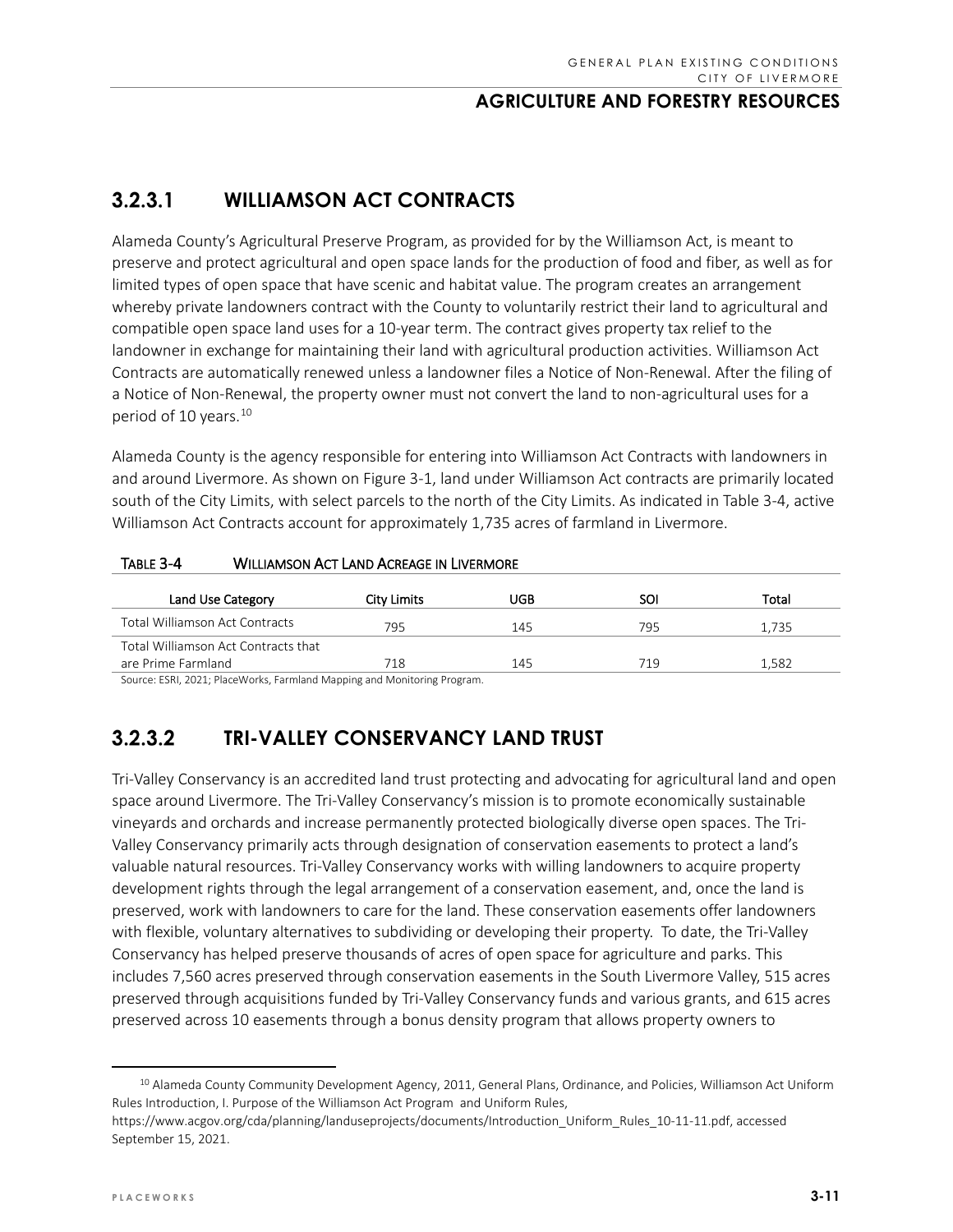subdivide their properties into 20-acre parcels provided they place their property under an agricultural conservation easement.

# **3.2.4 AGRICULTURAL ECONOMY AND AGRITOURISM**

The agricultural heritage of Livermore is an anchor of the tourism industry in the Livermore Valley. The city is framed by award winning wineries, picturesque farmland, and ranches that mirror the valley's rich western heritage. One of California's oldest wine regions, the Livermore Valley played a pivotal role in shaping California's wine industry, starting in the 1760s.<sup>[11](#page-11-0)</sup> Today, Livermore is surrounded by more than 50 wineries and over 5,000 acres of vineyard, and is now recognized as one of California's premiere wine regions.<sup>[12](#page-11-1)</sup> With its luxury and boutique hotels, shops, and wineries, Livermore has become a large agritourism city in Alameda County.

As mentioned in Section 3.2.2.2, Crop Types, the growing of wine grapes is one of the most popular crops in Alameda County. In 2019, red wine grapes accounted for approximately 1,860 bearing acres totaling \$14,843,000 in revenue while white wine grapes totaled approximately 840 bearing acres totaling \$5,621,000 in revenue. A remaining \$2,035,000 in revenue was reported in 2019 due to miscellaneous fruit and nuts, \$3,349,000 in field crops, \$4,347,000 in nursery products, \$896,000 in vegetable crops, and approximately \$12,427,000 in livestock and poultry.<sup>[13](#page-11-2)</sup>

# **3.2.5 AGRICULTURE AND CLIMATE CHANGE**

In 2019, the state of California counted \$50 billion in cash receipts from the agricultural industry, making California the top agricultural producing state in the nation. [14](#page-11-3) The 2019 estimated total gross value of Alameda County's agricultural production was \$43,655,000, a 20-percent percent overall decrease from the 2018 estimated value of \$54,850,000. This observed decrease was due primarily to continued lack of adequate rainfall and a shift in commodity patterns to more permanent crops. Such a decrease also highlights broader climate issues that are beginning to impact the entire agricultural economy in California, the nation, and across the globe.

### $3.2.5.1$ **CLIMATE CHANGE IMPACT ON AGRICULTURE**

The agriculture industry is dependent on a wide range of ecosystem processes that support productivity, including soil health and availability of adequate potable water supplies. Multiple stressors, including climate change, increasingly compromise the ability of ecosystems to provide these services. Influential near-term climate change effects on agricultural resources include the potential for increased soil erosion through extreme precipitation events, severe and/or prolonged regional droughts, and rising

<sup>11</sup> Livermore Valley Wine Country, Livermore Valley Wine Country, https://www.lvwine.org/, accessed September 15, 2021. <sup>12</sup> Livermore Valley Chamber of Commerce, 2021, Yesterday and Today,

<span id="page-11-1"></span><span id="page-11-0"></span>[https://www.livermorechamber.org/livermore/yesterday-and-today,](https://www.livermorechamber.org/livermore/yesterday-and-today) accessed September 15, 2021.

<span id="page-11-2"></span><sup>&</sup>lt;sup>13</sup> Alameda County Community Development Agency Department of Agriculture Weights and Measures, 2019, Alameda County 2019 Crop Report, https://www.acgov.org/cda/awm/resources/2019cropreport.pdf, accessed on September 15, 2021.

<span id="page-11-3"></span><sup>14</sup> California Department of Food and Agriculture, 2020, California Agricultural Statistics Review, 2019-2020, [https://www.cdfa.ca.gov/Statistics/PDFs/2020\\_Ag\\_Stats\\_Review.pdf,](https://www.cdfa.ca.gov/Statistics/PDFs/2020_Ag_Stats_Review.pdf) accessed on September 15, 2021.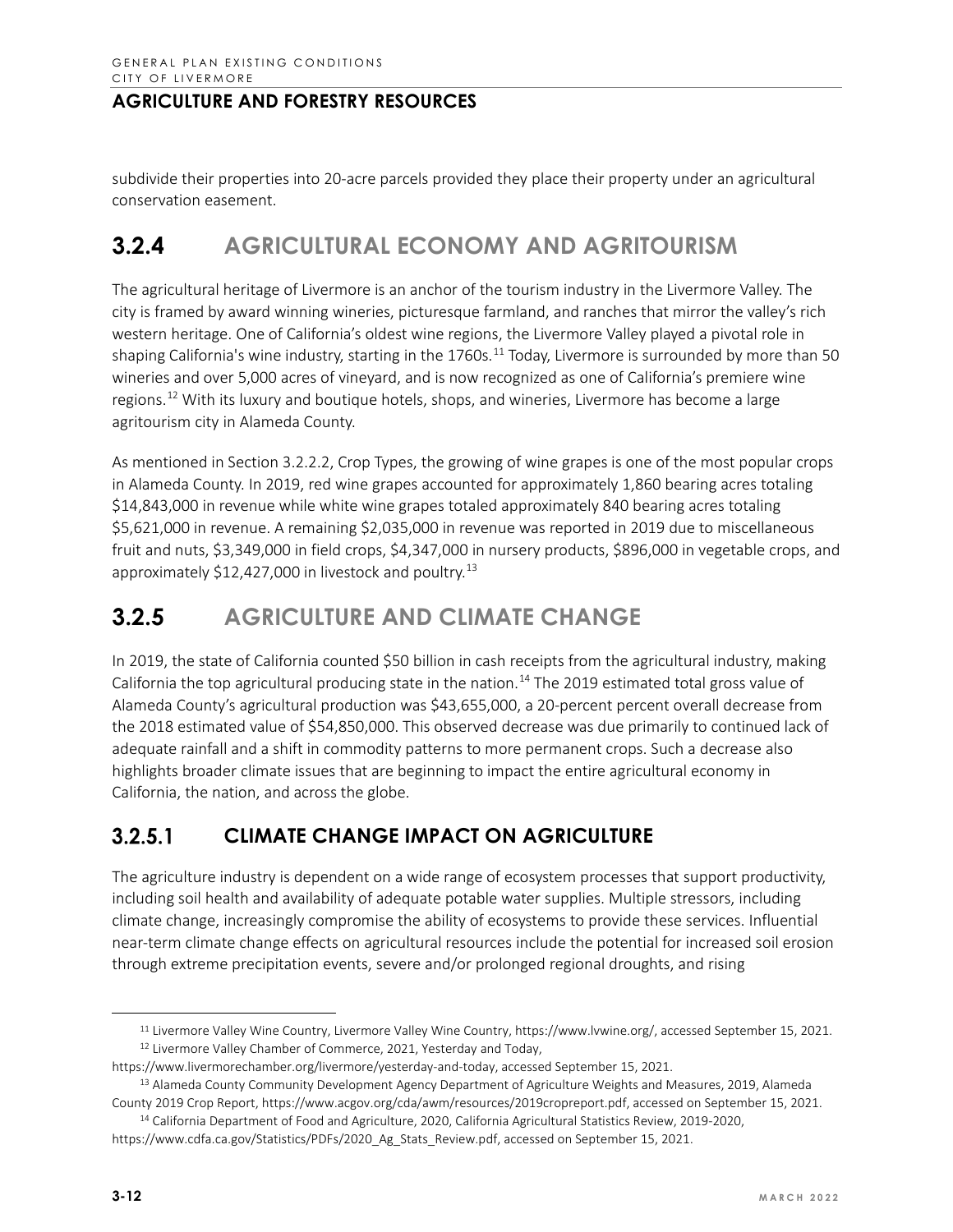temperatures. However, if temperatures rise and drier conditions prevail, water demand could increase; crop-yield could be threatened by a less reliable water supply; and greater ozone pollution could render plants more susceptible to pest and disease outbreaks. In addition, temperature increases could change the time of year that certain crops, such as wine grapes, bloom or ripen, and thus affect their quality. Therefore, the predicted higher incidence of extreme weather events will have an increasing influence on agricultural productivity due to the intertwined nature of these ecosystems and weather events.<sup>[15](#page-12-0)</sup> More information on climate change and its impact the agriculture in Livermore can be found in Chapter 6, Climate Change and Resilience.

#### $3.2.5.2$ **CARBON SEQUESTRATION ON AGRICULTURAL LANDS**

According to the California 2030 Natural and Working Lands Climate Change Implementation Plan, 90 percent of the state's land is considered "natural or working," which includes rangeland, forests, woodlands, wetlands, farmland, riparian areas, and urban green space, among others. These spaces offer a multitude of environmental and climate change-related benefits, such as providing life -sustaining resources and sequestering carbon.<sup>[16](#page-12-1)</sup>

Natural and working lands in Livermore include farmland, parks and open space, riparian corridors, urban trees, and woodlands. These areas are highly valuable in sequestering carbon in the city, which ultimately reduces annual greenhouse gas emissions released into the atmosphere. The loss of such lands can cause both short-term and long-term issues in Livermore, including loss of green space that provides shading or valuable resources, and general loss of carbon-capturing landscaping. Such loss can occur through direct takes, such as developing on the land, or indirect takes, such as climate-change driven disasters like wildfires that burn forests or cropland.

# **3.3 IMPLICATIONS FOR THE GENERAL PLAN UPDATE**

Based on information contained in this chapter, the General Plan Update should consider the following:

- Conversion of agricultural lands to non-agricultural uses, particularly prime and other important agricultural lands.
- Enrollment in the Alameda County Williamson Act program.
- An agricultural lands offset program that requires the dedication of agricultural land elsewhere, or the payment of in-lieu fees, when impacting agricultural land.
- **Agricultural tourism and community events.**
- Sustainable agricultural concepts, water conservation, carbon farming and increased carbon sequestration, and alternative energy production.

<span id="page-12-0"></span><sup>&</sup>lt;sup>15</sup> United States Department of Agriculture, 2014, US Department of Agriculture Climate Change Adaptation Plan, [http://web.archive.org/web/20170127183607/https://www.usda.gov/oce/climate\\_change/adaptation/USDA\\_Climate\\_Change\\_](http://web.archive.org/web/20170127183607/https:/www.usda.gov/oce/climate_change/adaptation/USDA_Climate_Change_Adaptation_Plan_FULL.pdf) Adaptation Plan FULL.pdf, pages 9 and 10, accessed September 15, 2021.

<span id="page-12-1"></span><sup>16</sup> State of California, 2019, California 2030 Natural and Working Lands Climate Change Implementation Plan, [https://ww2.arb.ca.gov/sites/default/files/2020-10/draft-nwl-ip-040419.pdf,](https://ww2.arb.ca.gov/sites/default/files/2020-10/draft-nwl-ip-040419.pdf) accessed on September 23, 2021.